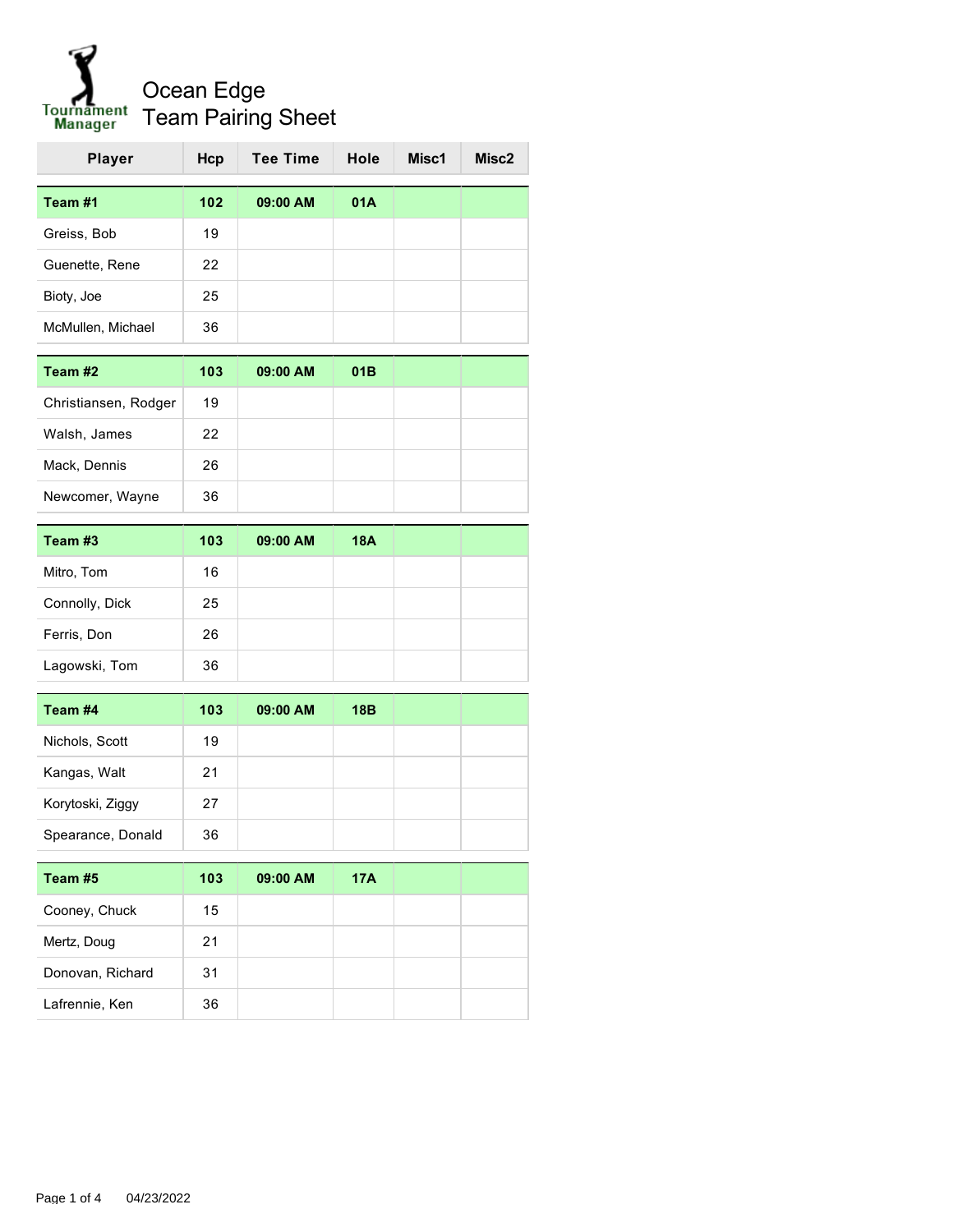## Ocean Edge Tournament<br>Manager Team Pairing Sheet

| <b>Player</b>   | Hcp | <b>Tee Time</b> | Hole | Misc1 | Misc2 |
|-----------------|-----|-----------------|------|-------|-------|
| Team #6         | 103 | 09:00 AM        | 10B  |       |       |
| Vanderlinden, J | 13  |                 |      |       |       |
| DeSisto, Paul   | 23  |                 |      |       |       |
| Cloran, Frank   | 31  |                 |      |       |       |
| Merton, Gary    | 36  |                 |      |       |       |
|                 |     |                 |      |       |       |

| Team #7            | 103 | 09:00 AM | 07 |  |
|--------------------|-----|----------|----|--|
| West, Bill         | 13  |          |    |  |
| (Blind Draw, Male) | 22  |          |    |  |
| Marhevka, John     | 32  |          |    |  |
| Emanuelson, Fred   | 36  |          |    |  |

| Team #8           | 105 | 09:00 AM | 08 |  |
|-------------------|-----|----------|----|--|
| Broadhurst, Chuck | 15  |          |    |  |
| Hammond, Mike     | 24  |          |    |  |
| Morrison, Lyle    | 30  |          |    |  |
| Puleo, Jack       | 36  |          |    |  |

| Team #9        | 94 | 09:00 AM | 09 |  |
|----------------|----|----------|----|--|
| Roosa, Michael | 17 |          |    |  |
| lani, Tony     | 24 |          |    |  |
| Hughes, Tom    | 26 |          |    |  |
| Donah, Paul    | 27 |          |    |  |

| Team #10        | 103 | 09:00 AM | 10A |  |
|-----------------|-----|----------|-----|--|
| Fatzer, Rick    | 19  |          |     |  |
| Difinizio, Lou  | 22  |          |     |  |
| Murphy, Tom     | 26  |          |     |  |
| Matlak, Richard | 36  |          |     |  |

| <b>Team #11</b> | 104 | 09:00 AM | 11 |  |
|-----------------|-----|----------|----|--|
| Ferreira, Luis  | 15  |          |    |  |
| Fontaine, Wayne | 23  |          |    |  |
| Wood, Don       | 30  |          |    |  |
| Lillis, Red     | 36  |          |    |  |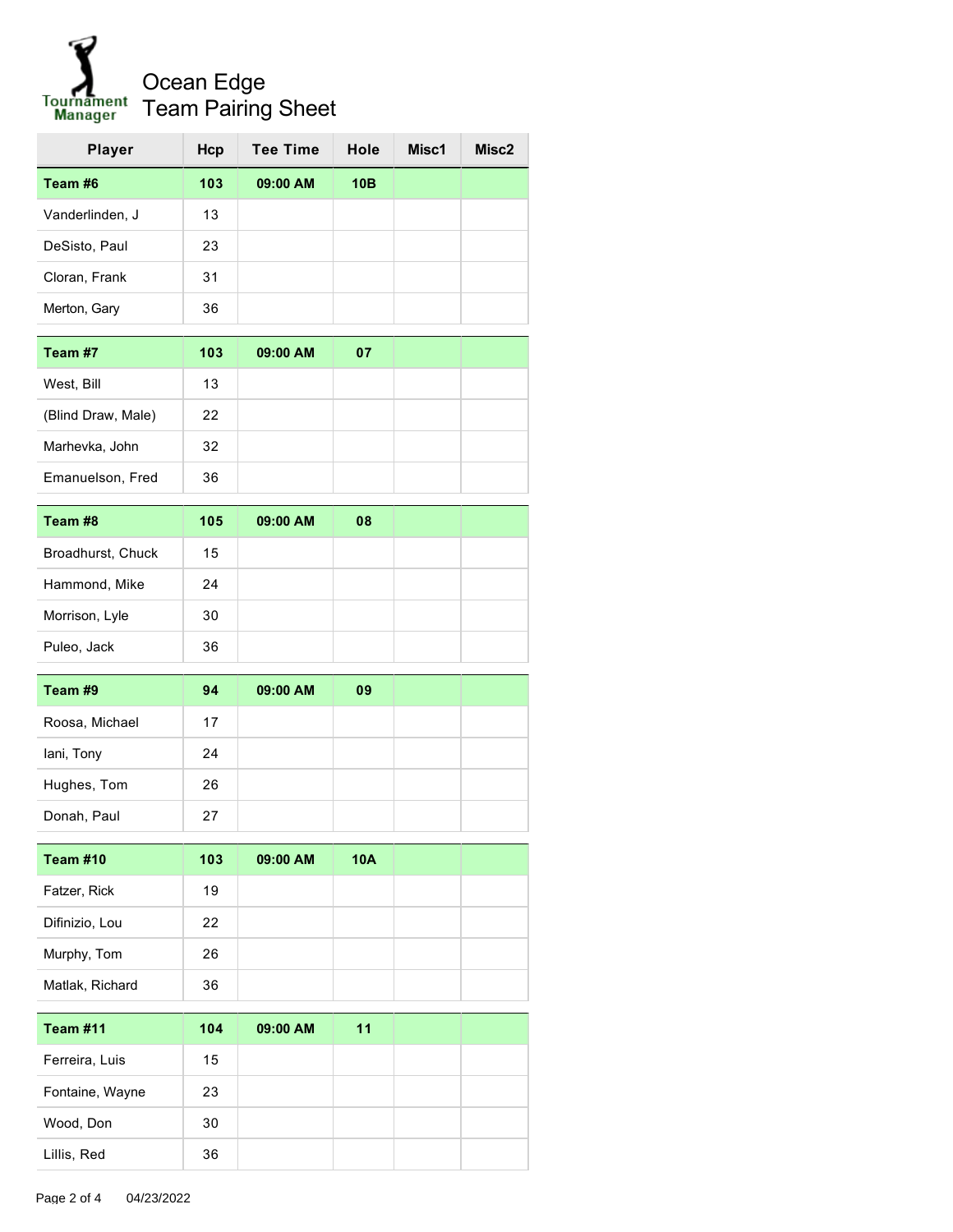## Ocean Edge Tournament<br>Manager Team Pairing Sheet

| <b>Player</b>      | Hcp | <b>Tee Time</b> | Hole | Misc1 | Misc2 |
|--------------------|-----|-----------------|------|-------|-------|
| Team #12           | 102 | 09:00 AM        | 12   |       |       |
| Reardon, Tom       | 14  |                 |      |       |       |
| Dinarello, Carl    | 24  |                 |      |       |       |
| Smith, John J.     | 30  |                 |      |       |       |
| (Blind Draw, Male) | 34  |                 |      |       |       |
| <b>Team #13</b>    | 101 | 09:00 AM        | 13   |       |       |
| Roach, Ray         | 17  |                 |      |       |       |
| Duffy, Mike        | 21  |                 |      |       |       |
| Krupa, William     | 27  |                 |      |       |       |
| Janosko, Ron       | 36  |                 |      |       |       |
| Team #14           | 103 | 09:00 AM        | 14   |       |       |
| Baran, Walter      | 20  |                 |      |       |       |
| Grapentine, Ralph  | 25  |                 |      |       |       |
| Fanara, John       | 25  |                 |      |       |       |
| Wells, Chas        | 33  |                 |      |       |       |
| <b>Team #15</b>    | 104 | 09:00 AM        | 15   |       |       |
| Lynch, John        | 20  |                 |      |       |       |
|                    |     |                 |      |       |       |

| 23 |  |  |
|----|--|--|
| 25 |  |  |
| 36 |  |  |
|    |  |  |

| Team #16       | 103 | 09:00 AM | 16 |  |
|----------------|-----|----------|----|--|
| Cappola, Geo.  | 16  |          |    |  |
| Hudson, Jack   | 24  |          |    |  |
| Miller, Dennis | 27  |          |    |  |
| Janek, Bob     | 36  |          |    |  |